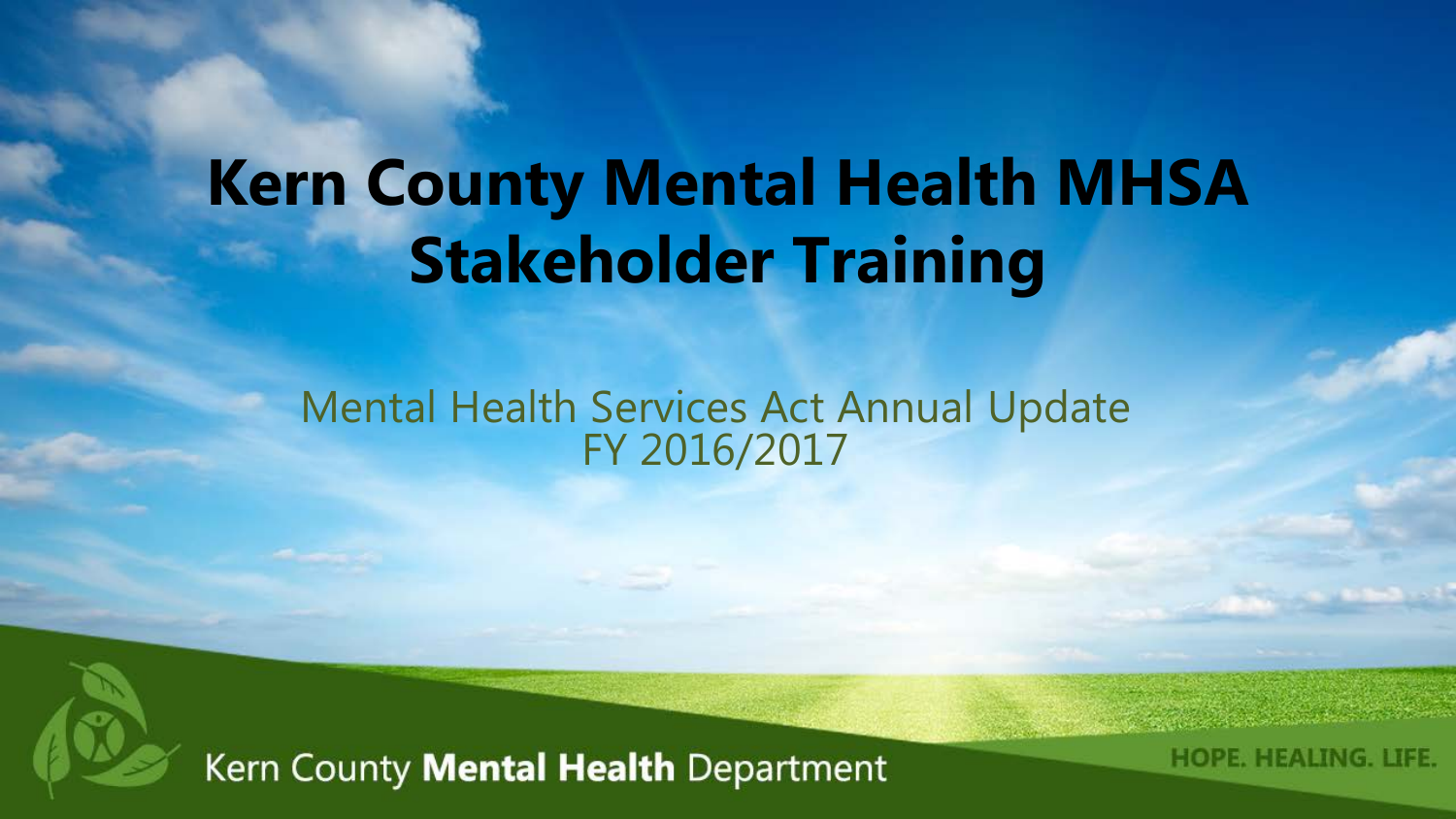### **Training Objectives**

• MHSA History and Purpose • Being an effective stakeholder • MHSA Program Components

### Kern County Mental Health Department **EQUESTION CONTRACT**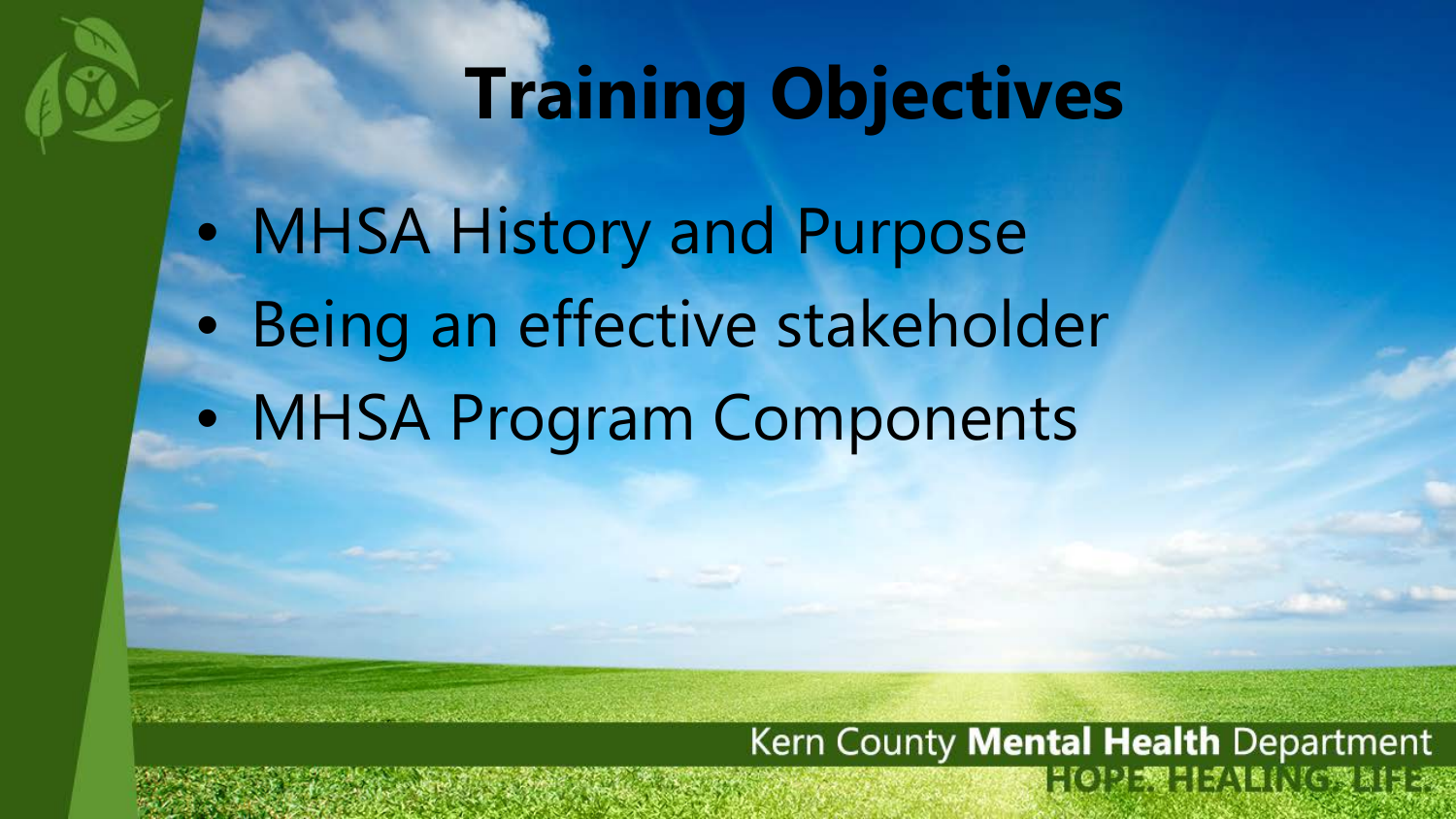### **What is MHSA?**

- **The Mental Health Services Act (MHSA) was passed in 2004.**
- **Funding imposed a 1 percent tax on personal income over \$1 million in California.**
- **This tax was provided to Mental Health Departments to reduce:** 
	- **Homelessness**
	- **Suicide**
	- **Incarcerations**
	- **School failure or dropout**
	- **Unemployment**
	- **Prolonged suffering**
	- **Removal of children from their homes**

#### Kern County Mental Health Department **EQUELITABINGRESIA**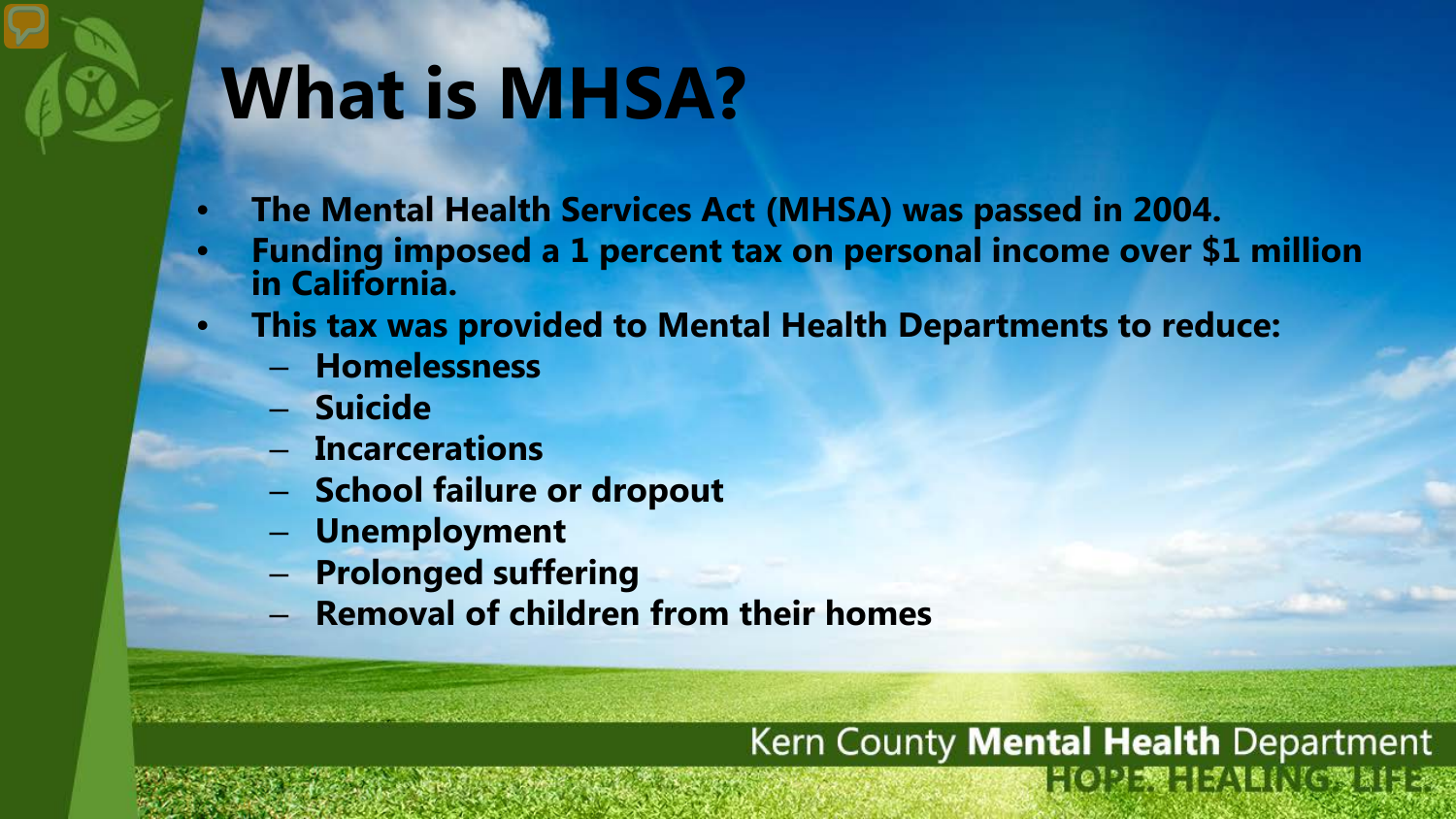### **Purpose and Intent of MHSA**

• "Failure to provide timely treatment can destroy individuals and families. No parent should have to give up custody of a child and no adult or senior should have to become disabled or homeless to get mental health services." (Mental Health Services Act)

> Kern County Mental Health Department **EQUELITY INCREDE**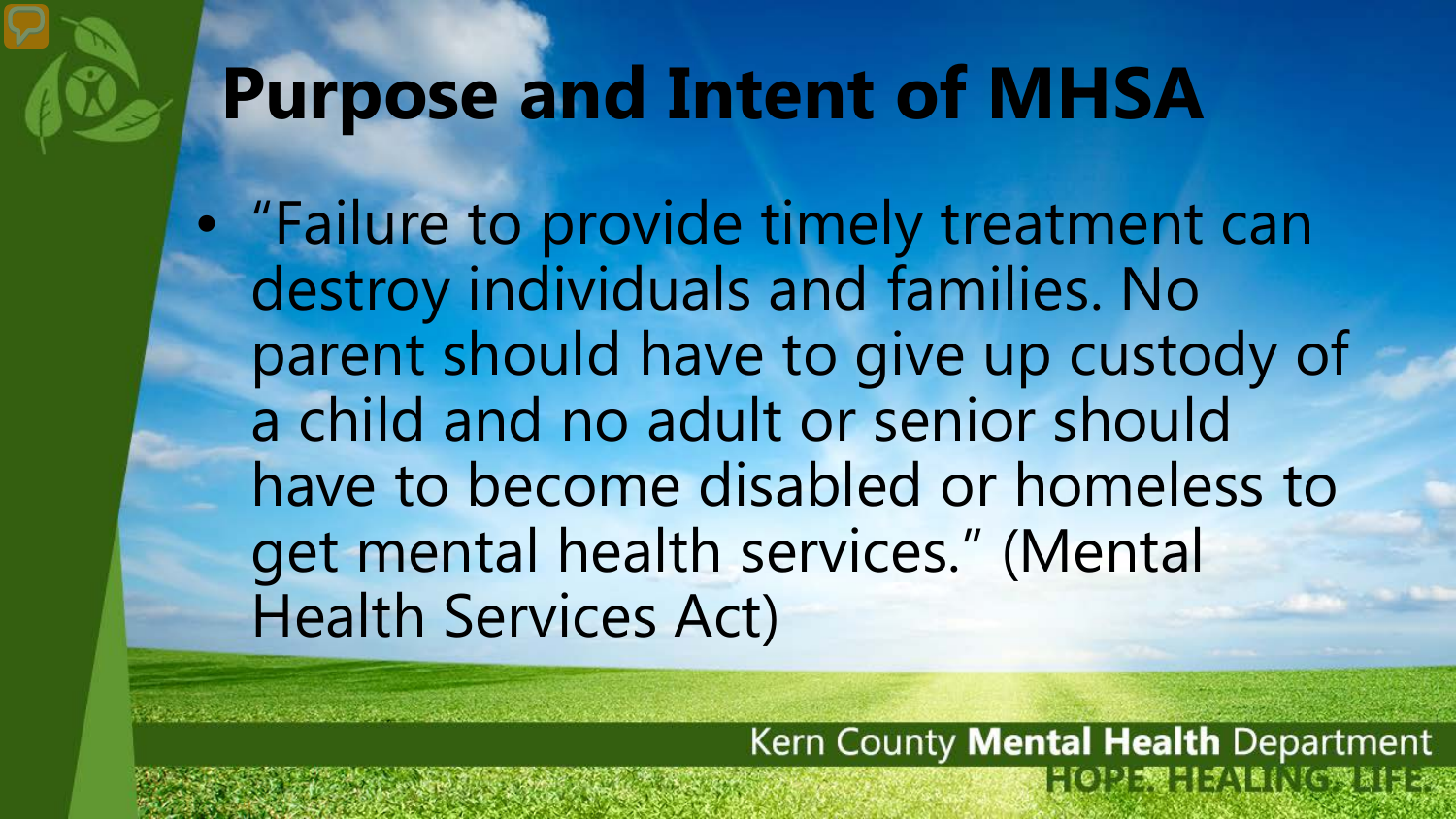### **MHSA Core Values**

- Community Collaboration
- Client Driven
- Family Driven
- Cultural Competence
- Wellness, Recovery and Resilience Focused
- Integrated and Coordinated Service Experiences for Clients and Families

#### Kern County Mental Health Department  $3027771716$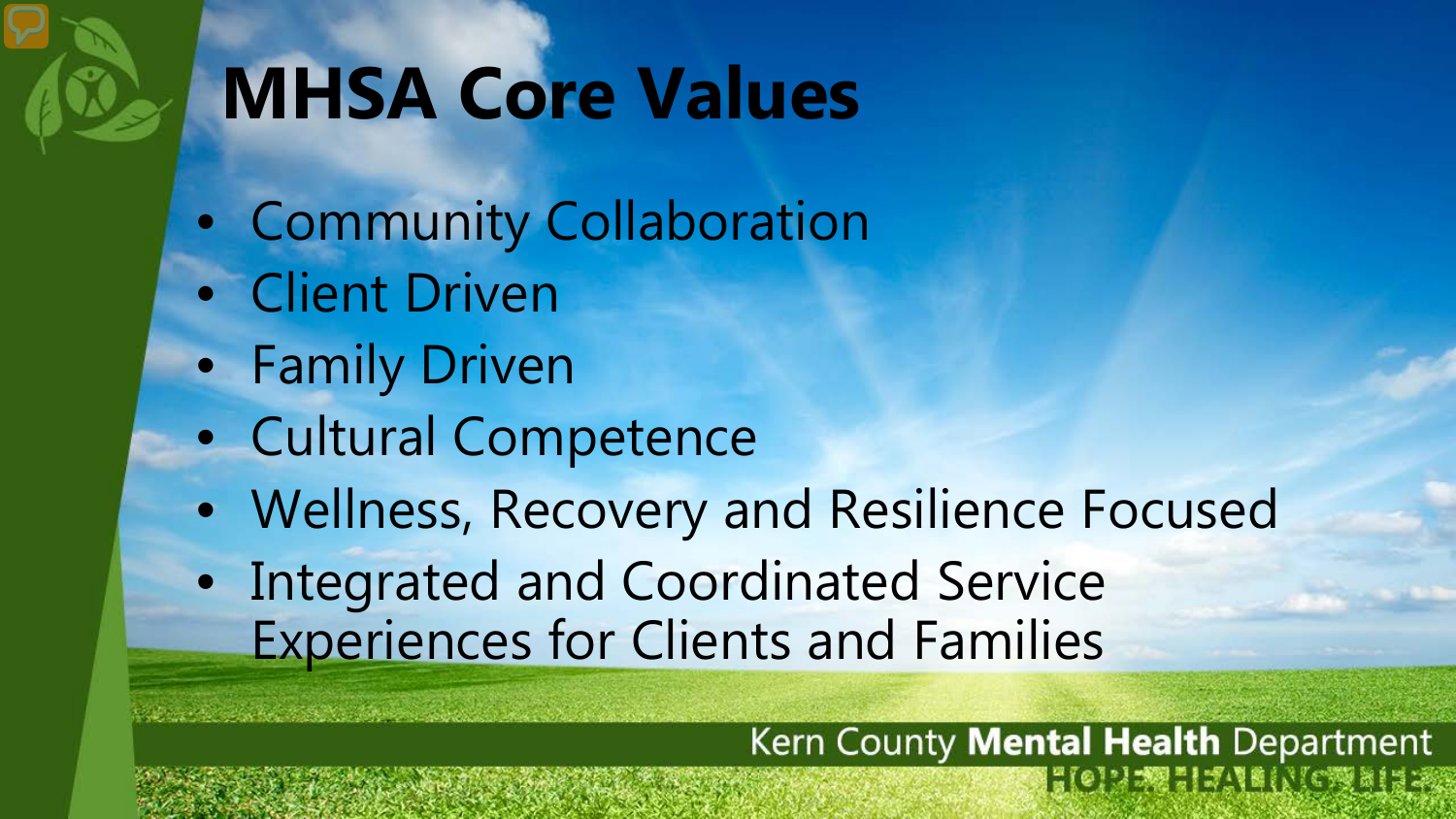### **Stakeholders**

- Community Collaboration is a Core Value of **MHSA**
- Community stakeholders uphold this value and provide valuable feedback on new and continuing programs available to children, TAY, adults and older adults
- Diversity in location, race/ethnicity, age, occupation, etc. provide a breadth of perspectives to provide meaningful feedback

Kern County Mental Health Department  $\frac{1}{2}$  (e)  $\frac{1}{2}$  ,  $\frac{1}{2}$  ,  $\frac{1}{2}$  ,  $\frac{1}{2}$  ,  $\frac{1}{2}$  ,  $\frac{1}{2}$  ,  $\frac{1}{2}$  ,  $\frac{1}{2}$  ,  $\frac{1}{2}$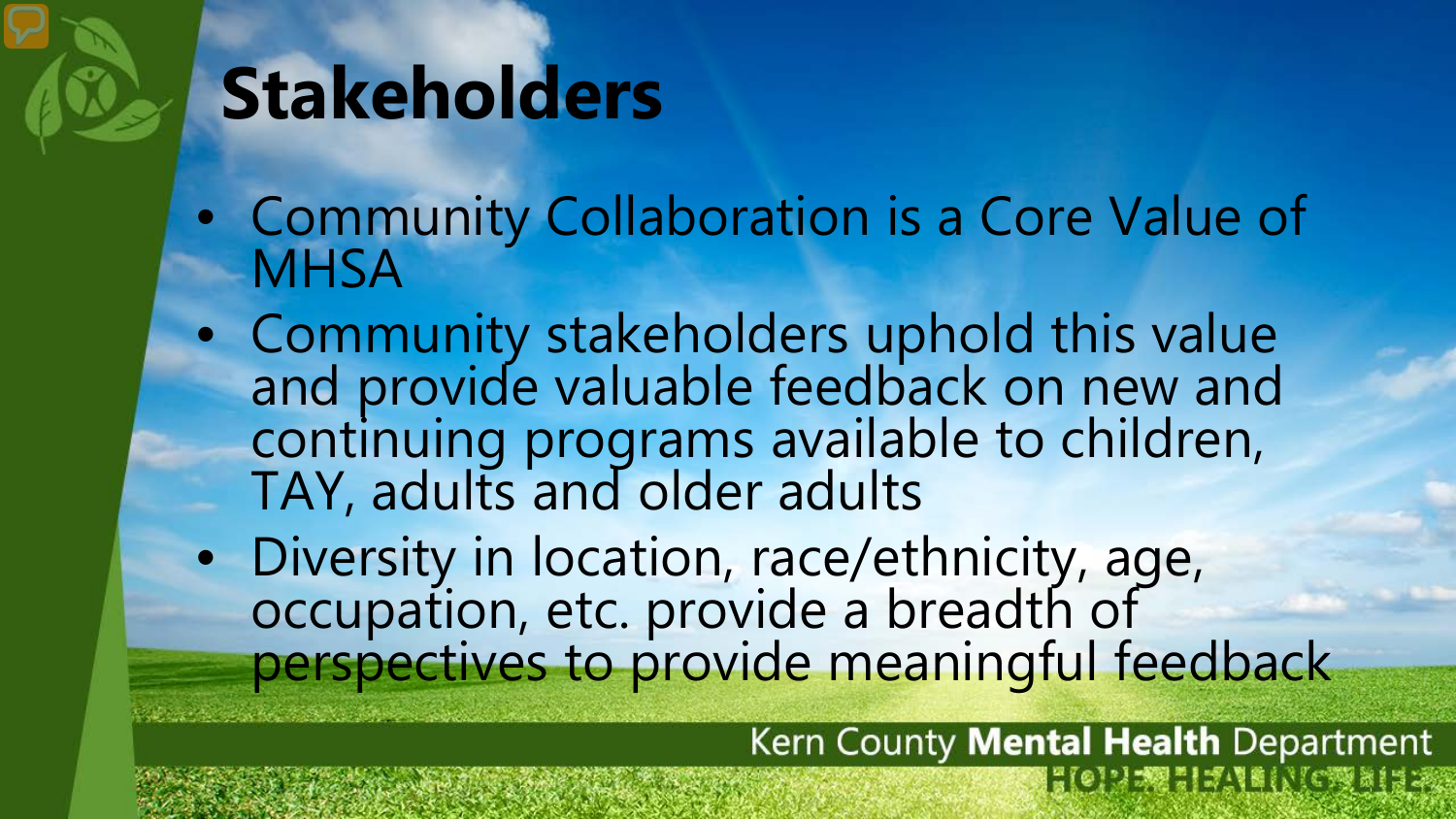### **Stakeholders in 2015 recommended…**

- Family Therapy services
	- Services are currently available through children's teams, including Functional Family Therapy.
- Mental health screening for all foster youth
	- This program is currently being implemented through our Children's System of Care
- Youth Mental Health First Aid training for staff
	- Three Kern County Mental Health Staff will attend this training series in Sept. 2016

Kern County Mental Health Department **EQUELIFIED AND INTERNATION**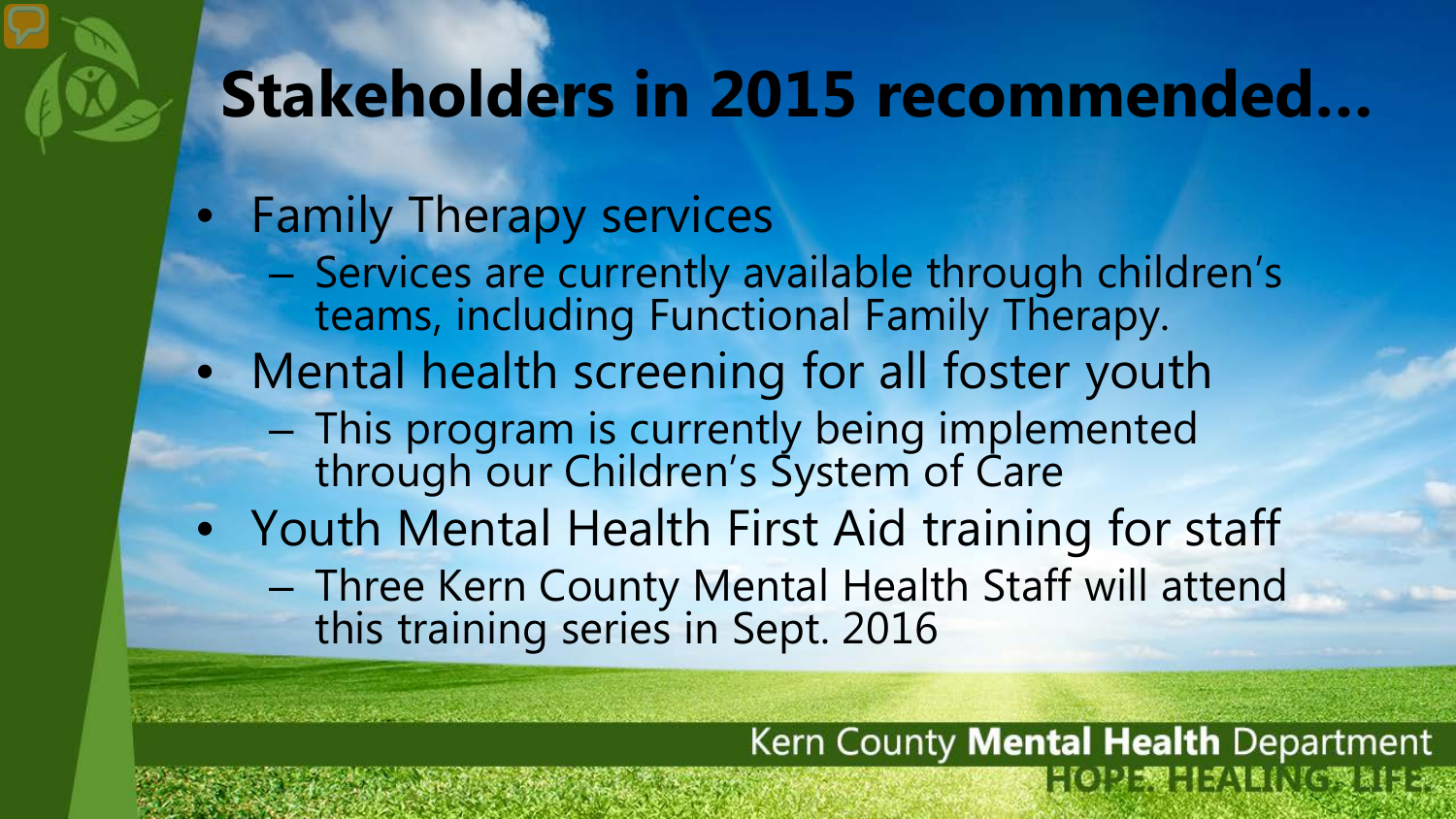### **Stakeholders in 2015 recommended…**

- Services for LGBTQ and transitioning persons
	- The Children's System of Care is in the process of developing a curriculum designed to work with youth during this sensitive time
- Housing Services
	- In FY2015/2016, Kern County Mental Health implemented the Housing Team, which train and certifies congregate placement, sober living and other housing facilities for client residence.

Kern County Mental Health Department  $\frac{1}{16}$  (e)  $\frac{1}{2}$   $\frac{1}{20}$   $\frac{1}{20}$   $\frac{1}{20}$   $\frac{1}{20}$   $\frac{1}{20}$   $\frac{1}{20}$   $\frac{1}{20}$   $\frac{1}{20}$   $\frac{1}{20}$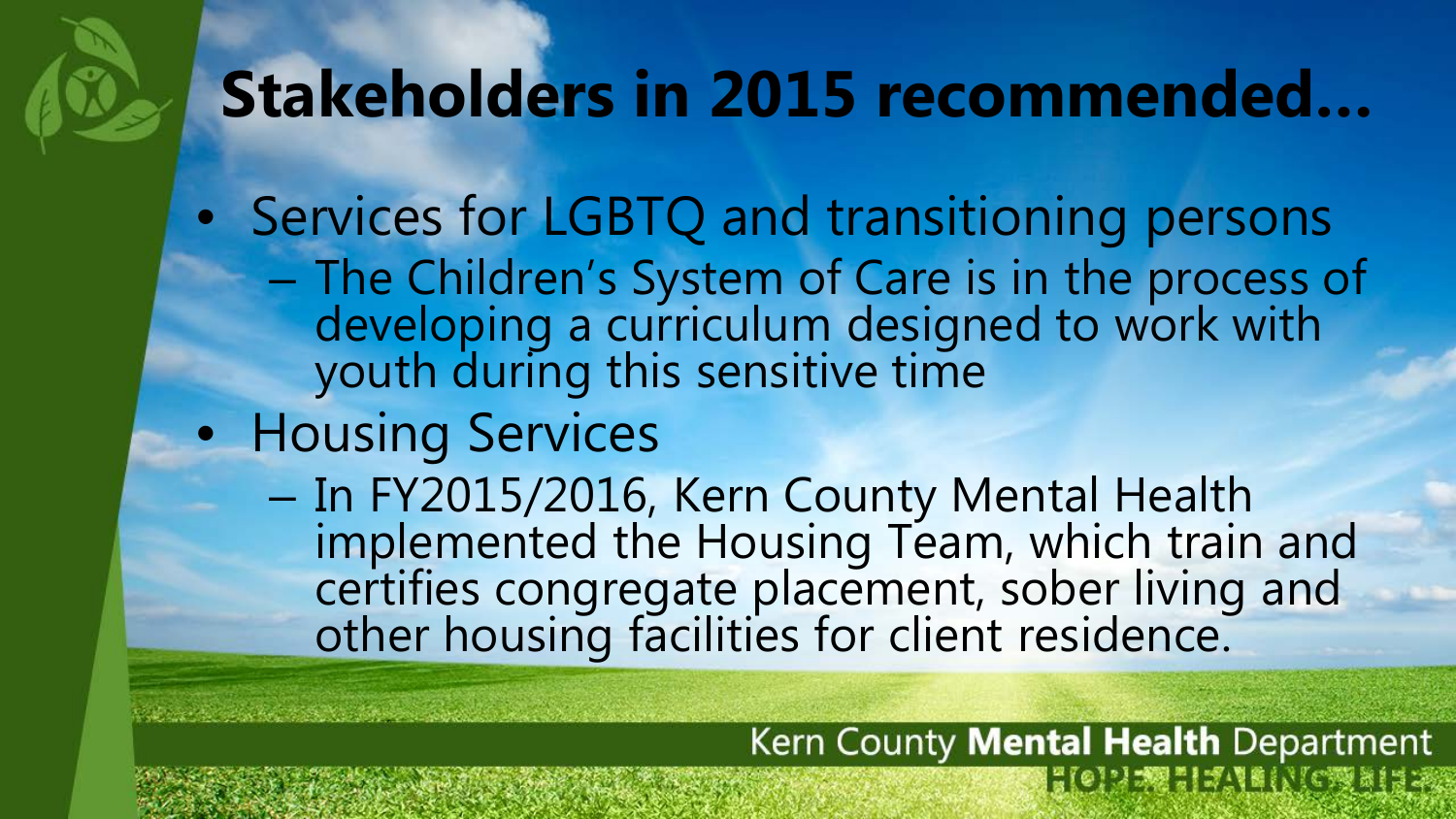## **Why MHSA?**

- According to the National Alliance on Mental Illness (NAMI)
	- Approximately 1 in 5 adults in the U.S. experience mental illness in a given year.
	- Approximately 1 in 5 youth aged 13 18 experience a severe mental disorder at some point during their life.
	- Approximately 13 percent of youth aged 8 13 experience a severe mental disorder during their life.

Kern County Mental Health Department **HOMES FOR THE COMMISTER**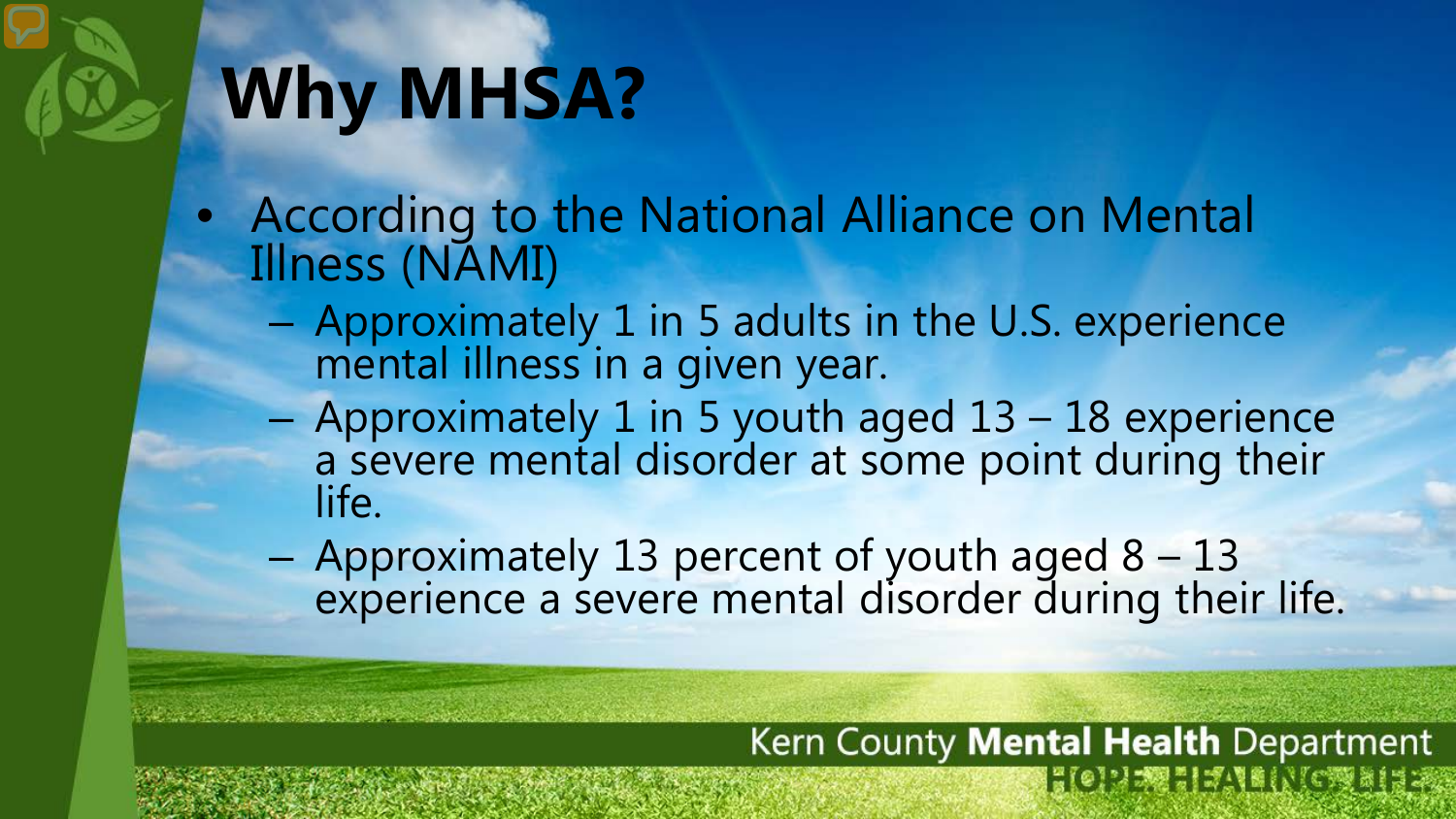### **How MHSA Works**

MHSA funding is separated into multiple components:

- Community Services and Supports
- Prevention and Early Intervention
- Innovation
- Capital Facilities and Technology Needs • Workforce Education and Training

Kern County Mental Health Department **HONEY HANK CREER**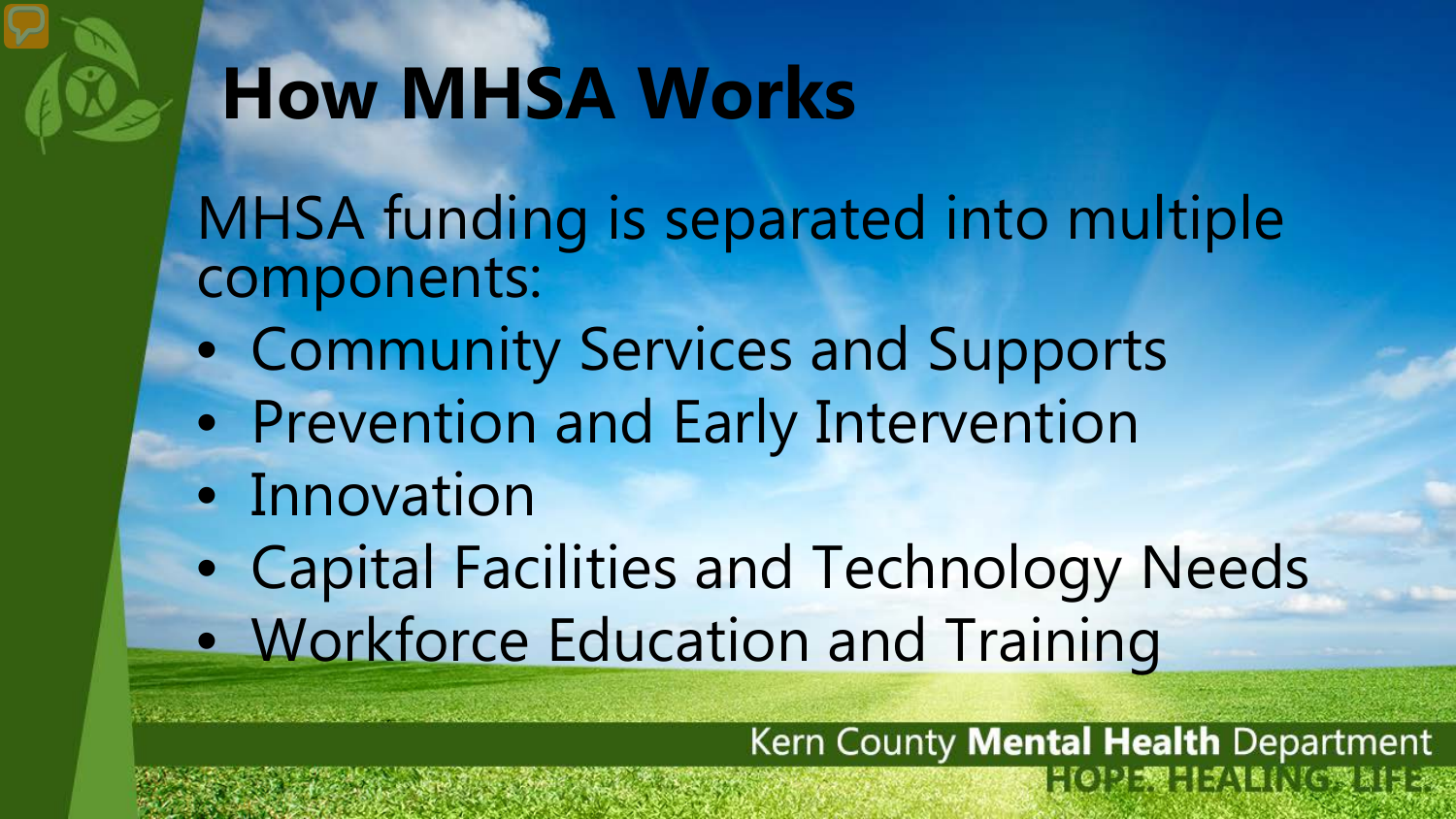### **Community Services and Supports**

The majority of funding resides in the CSS component which includes four types of programs:

Kern County Mental Health Department

**HONEY HANK CREER** 

- Full Service Partnerships
- General System Development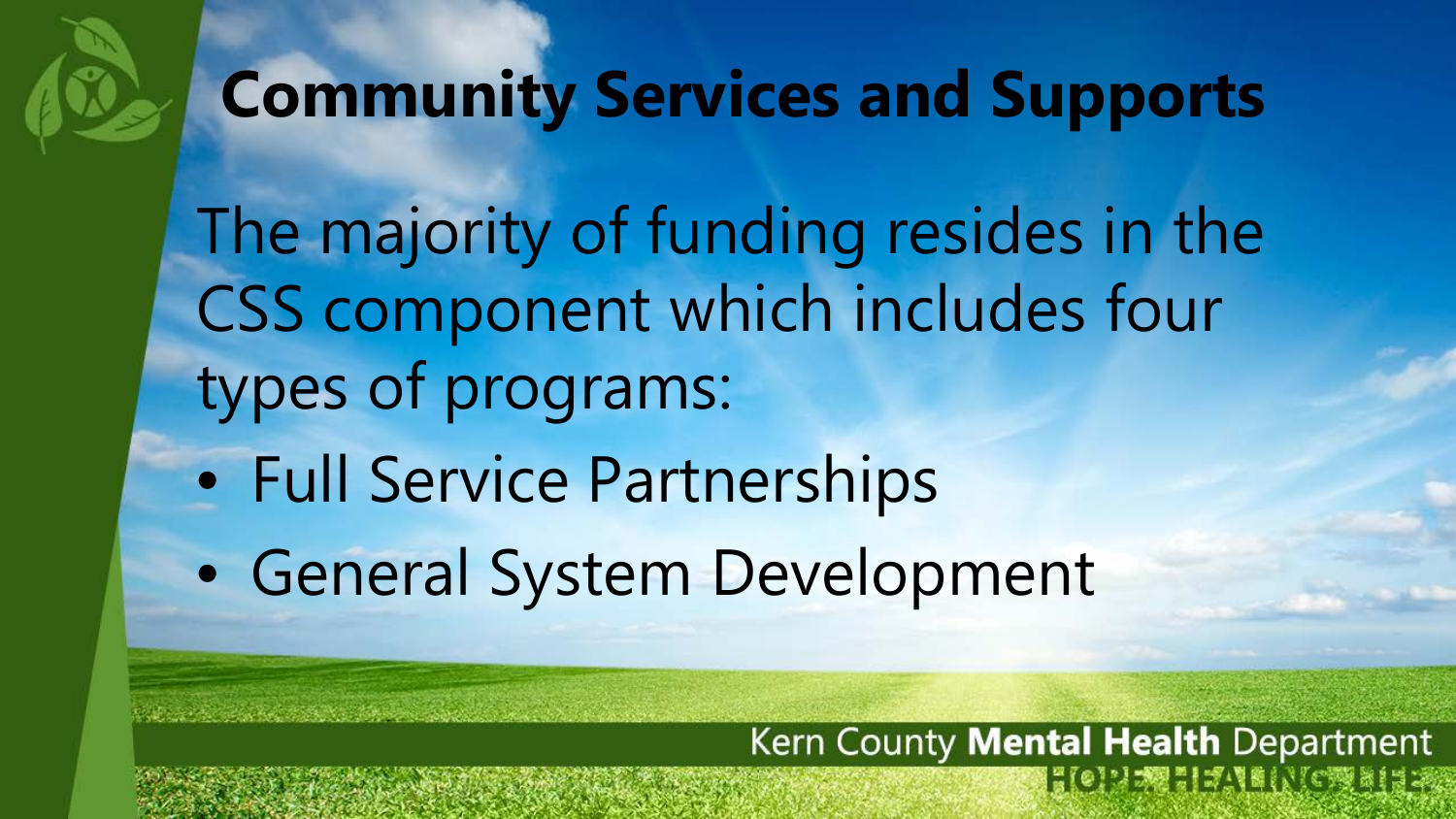### **Full Service Partnerships**

- Youth Multi-Integrated Services Team (MIST)
- Youth Wraparound
- Transitional Age Youth (TAY)
- Adult Transition Team/Homeless Adult Team
- Assertive Community Treatment (ACT)
- Wellness, Independence and Senior Enrichment (WISE)

#### Kern County Mental Health Department **EQUELITY INCREDE**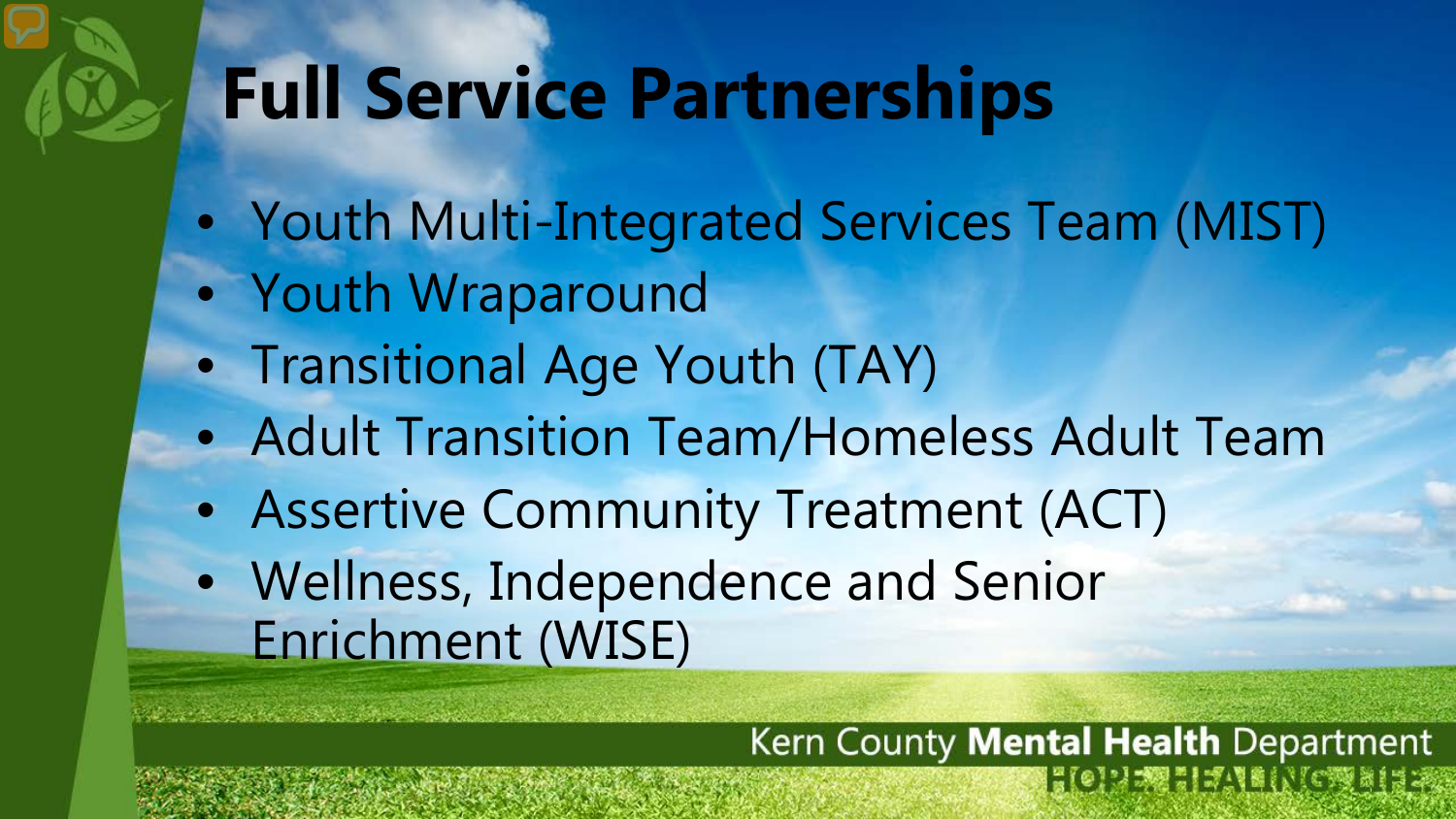### **General System Development**

- Adult Wraparound
- Outreach and Education
- Consumer Family Learning Centers
- Recovery and Wellness Centers
- Self-Empowerment Team
- Access and Assessment Center • Crisis Hotline

Kern County Mental Health Department **EQNESIAN INCRESE**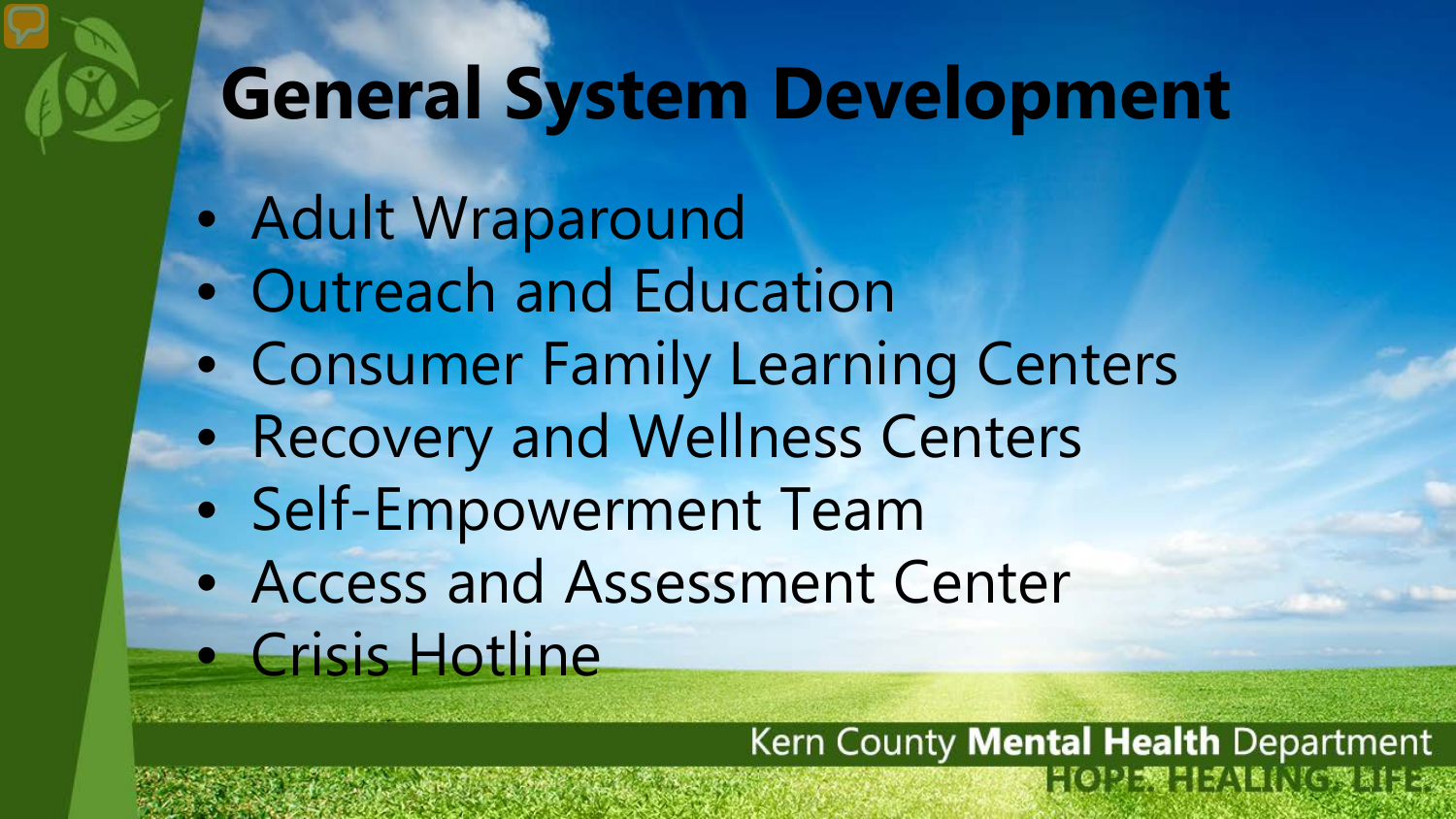### **Outreach and Education**

- Several MHSA programs engage and educate potential responders of mental health care
- Potential responders include: families, employers, primary health care providers, homeless persons, law enforcement, people who provide mental health care, faith and community-based organizations, etc.

#### Kern County Mental Health Department **EQUESTION CRELLE**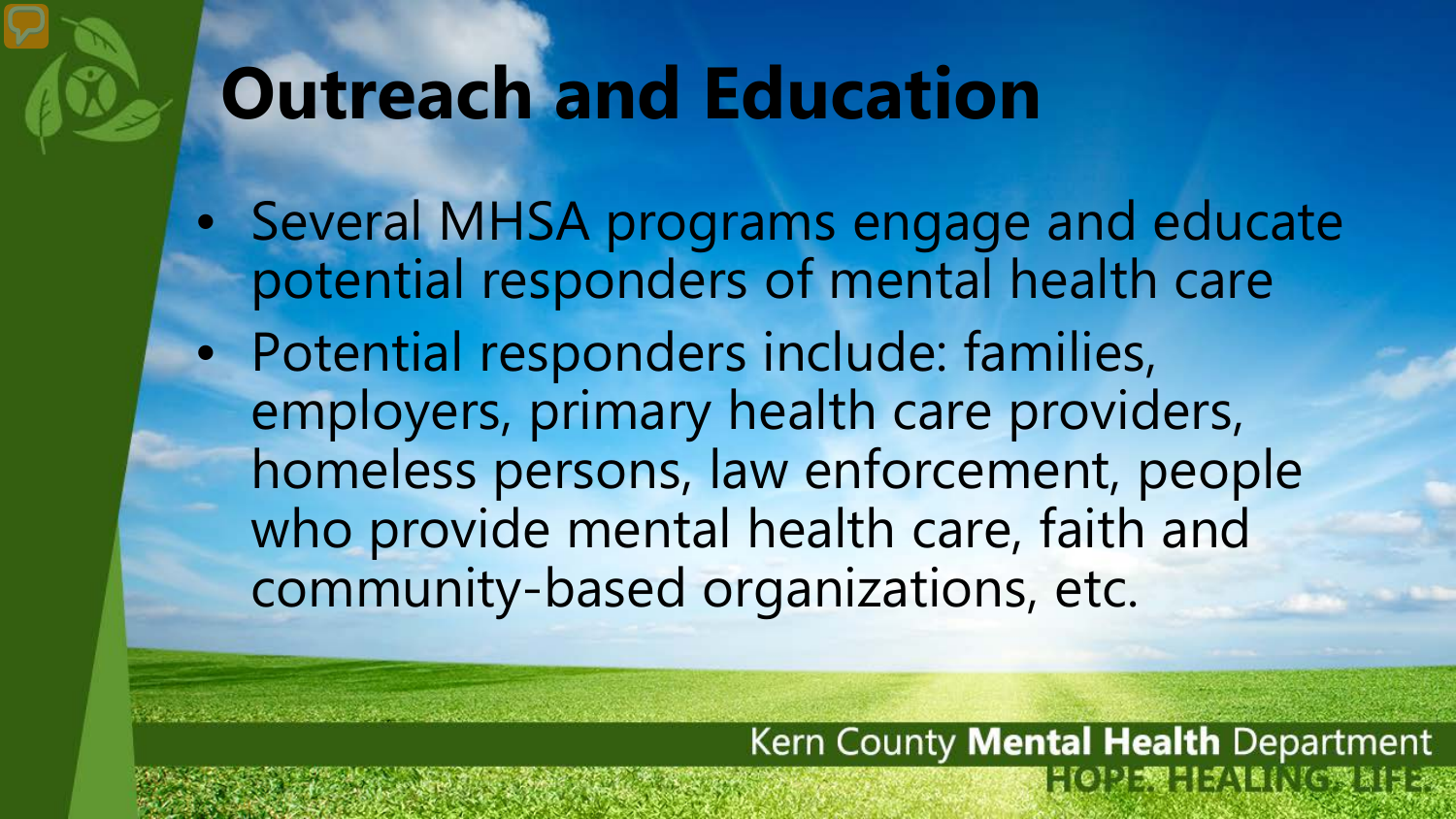### **Prevention and Early Intervention**

- The PEI component is comprised of 20 percent of all MHSA funds received by Kern County.
- Programs are identified as one or more of the following:
	- Prevention
	- Early Intervention
	- Access and Linkage to Treatment
	- Stigma and Discrimination Reduction
	- Outreach for Increasing Recognition of Early Signs of Mental Illness
	- Suicide Prevention

#### Kern County Mental Health Department **EQERETION** (YORNER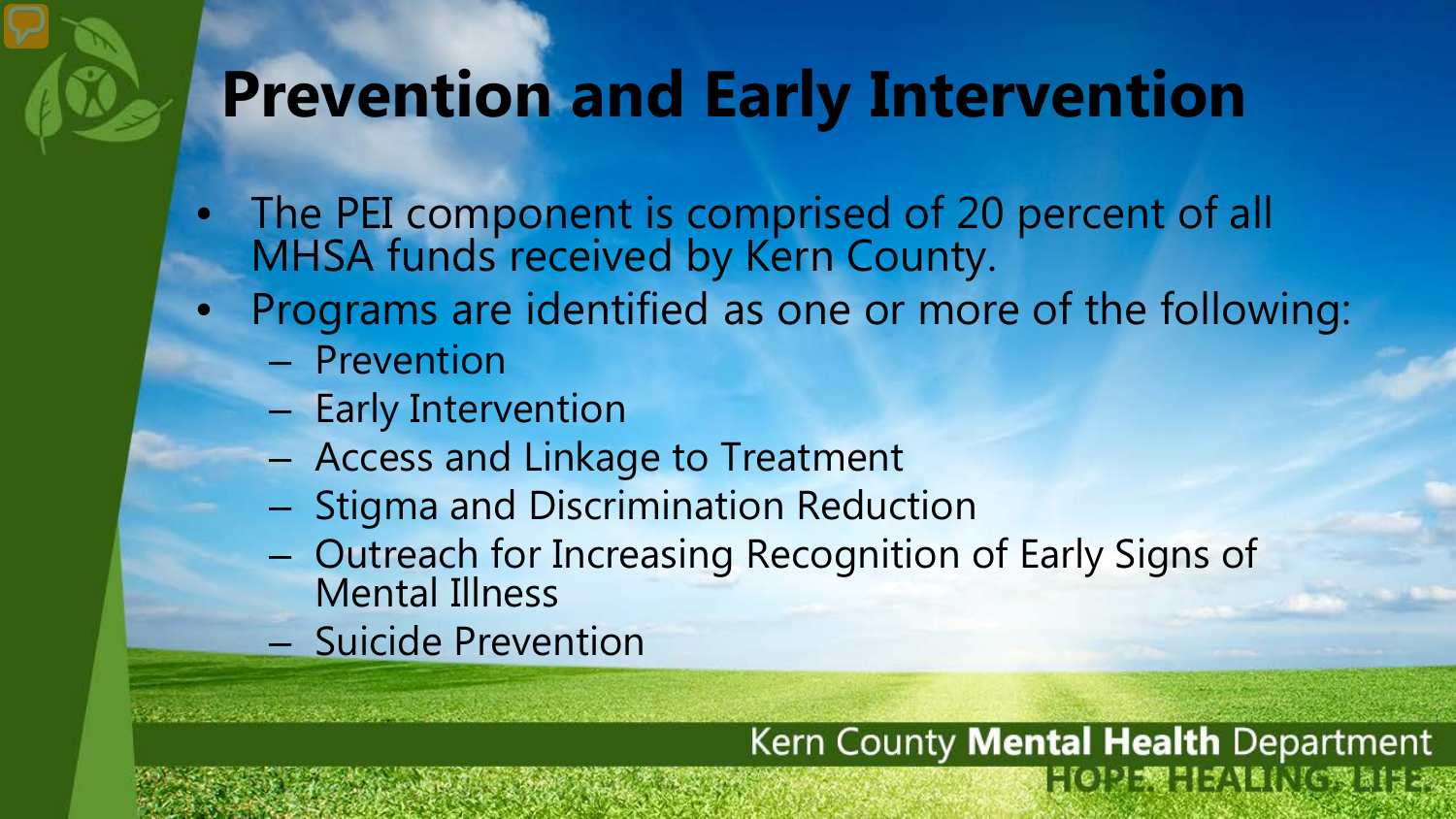### **Prevention and Early Intervention**

- Project Care
- Volunteer Senior Outreach Program (VSOP)
- TAY Career Development
- Youth Brief Treatment
- Risk Reduction Education & Engagement Accelerated Alternative Community Behavioral Health (REACH)
- Foster Care Engagement
- Youth Wraparound Engagement

#### Kern County Mental Health Department **EQUESTION CRELLE**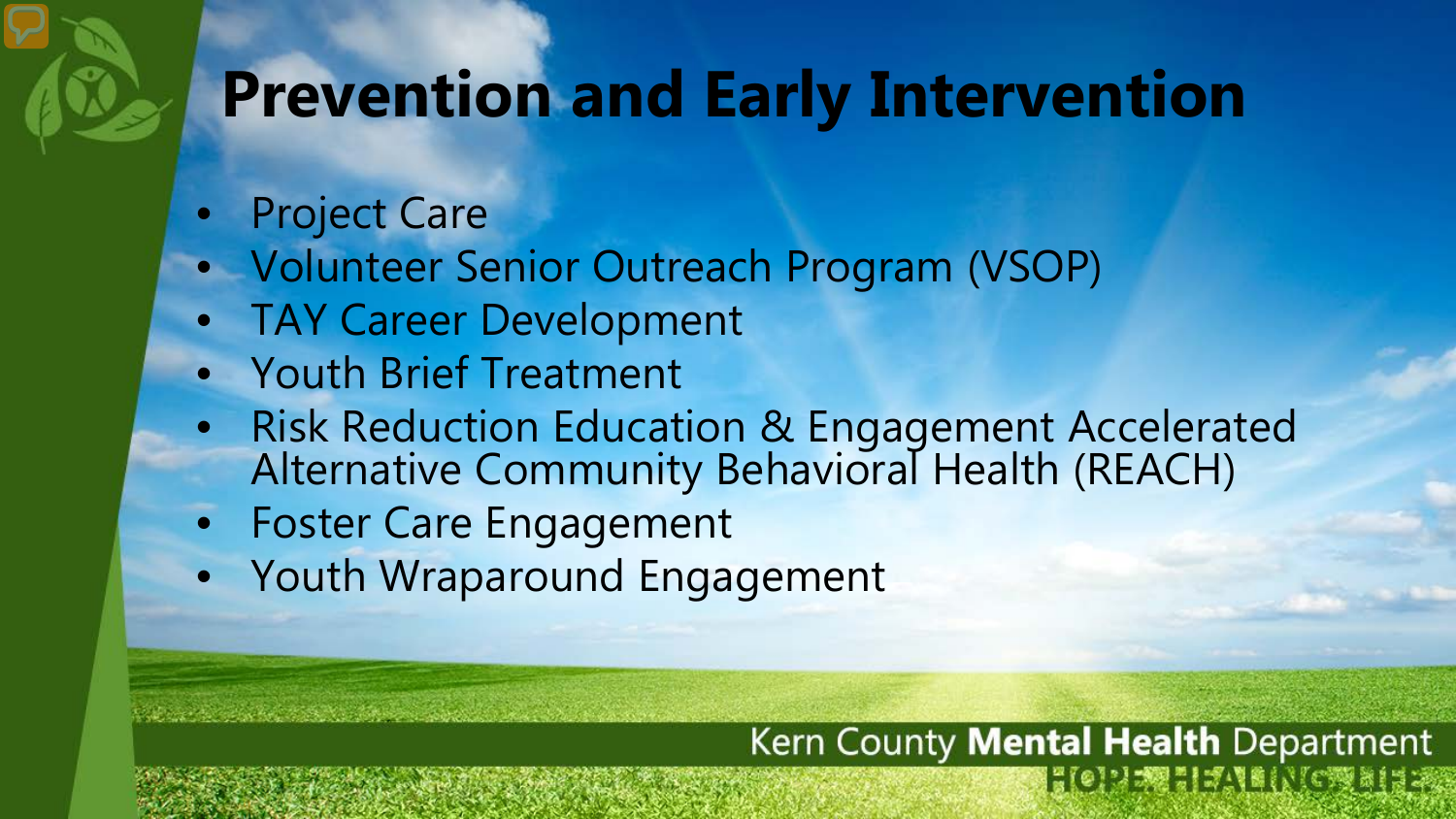### **Innovation**

- The Innovation component is comprised of up to five percent of funds allocated from the PEI and CSS budget components.
- Innovative programs are designed to develop new mental health approaches or applying known practices to new populations or communities.
- Innovative programs can be funded for up to five years.

Kern County Mental Health Department  $|{n\brack 0} \rangle |{\cal B} \rangle |{\cal B} \rangle |{\cal B} \rangle |{\cal B} \rangle |{\cal C} \rangle |{\cal B} \rangle |{\cal B} \rangle |{\cal B} \rangle |{\cal B} \rangle |{\cal B} \rangle |{\cal B} \rangle |{\cal B} \rangle |{\cal B} \rangle |{\cal B} \rangle |{\cal B} \rangle |{\cal B} \rangle |{\cal B} \rangle |{\cal B} \rangle |{\cal B} \rangle |{\cal B} \rangle |{\cal B} \rangle |{\cal B} \rangle |{\cal B} \rangle |{\cal B} \rangle |{\cal B} \rangle |{\cal B} \rangle |{\cal B} \rangle |{\cal B} \rangle |{\cal B} \rangle |{\cal B} \$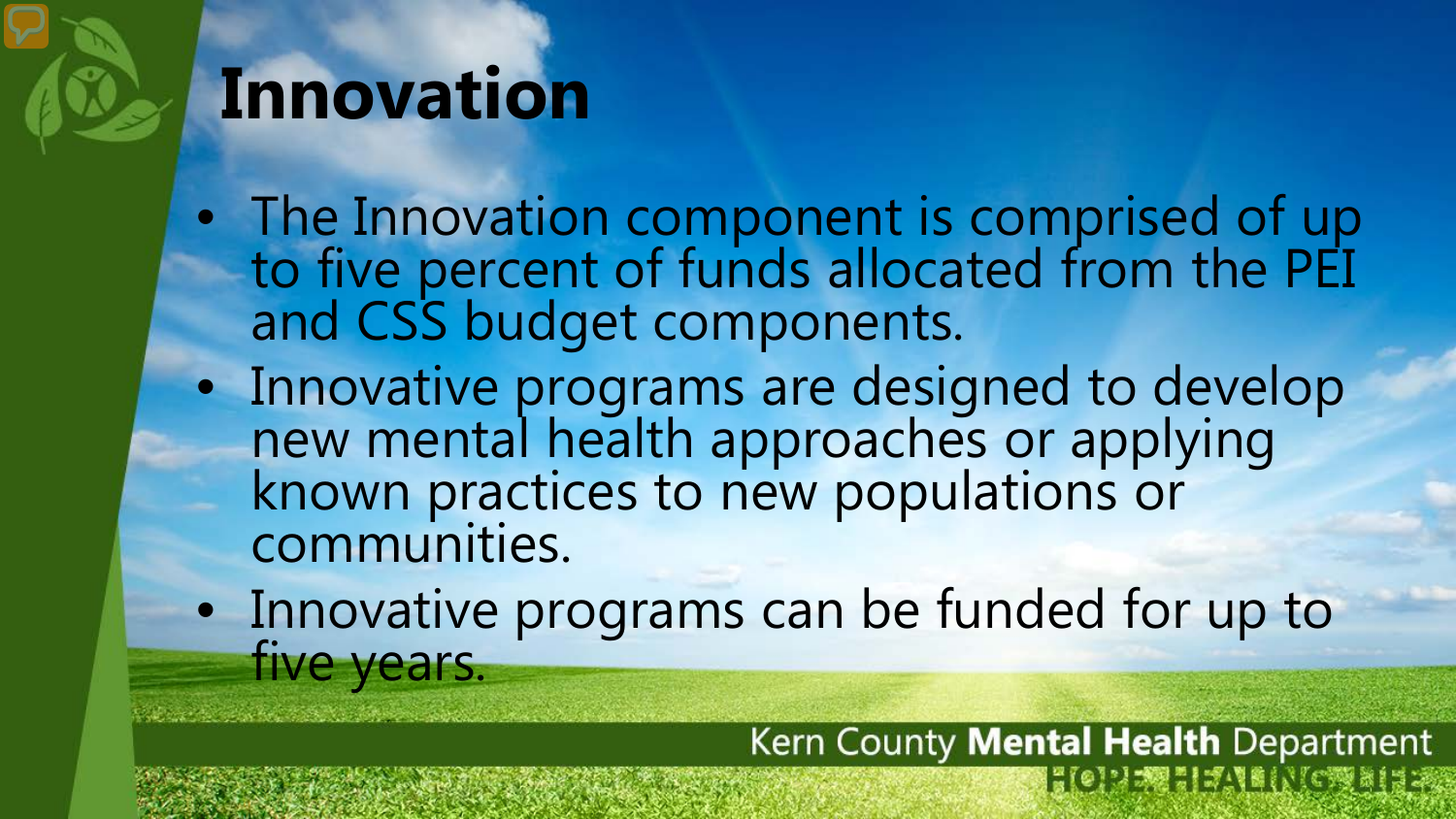### **Innovative Programs in Development**

- Special Needs Registry Project Smart 911
- The Healing Project A Recovery Station and Housing First model
- Recovery Supports Transportation Project

Kern County Mental Health Department **EQUELLISTIC NEWSFILE**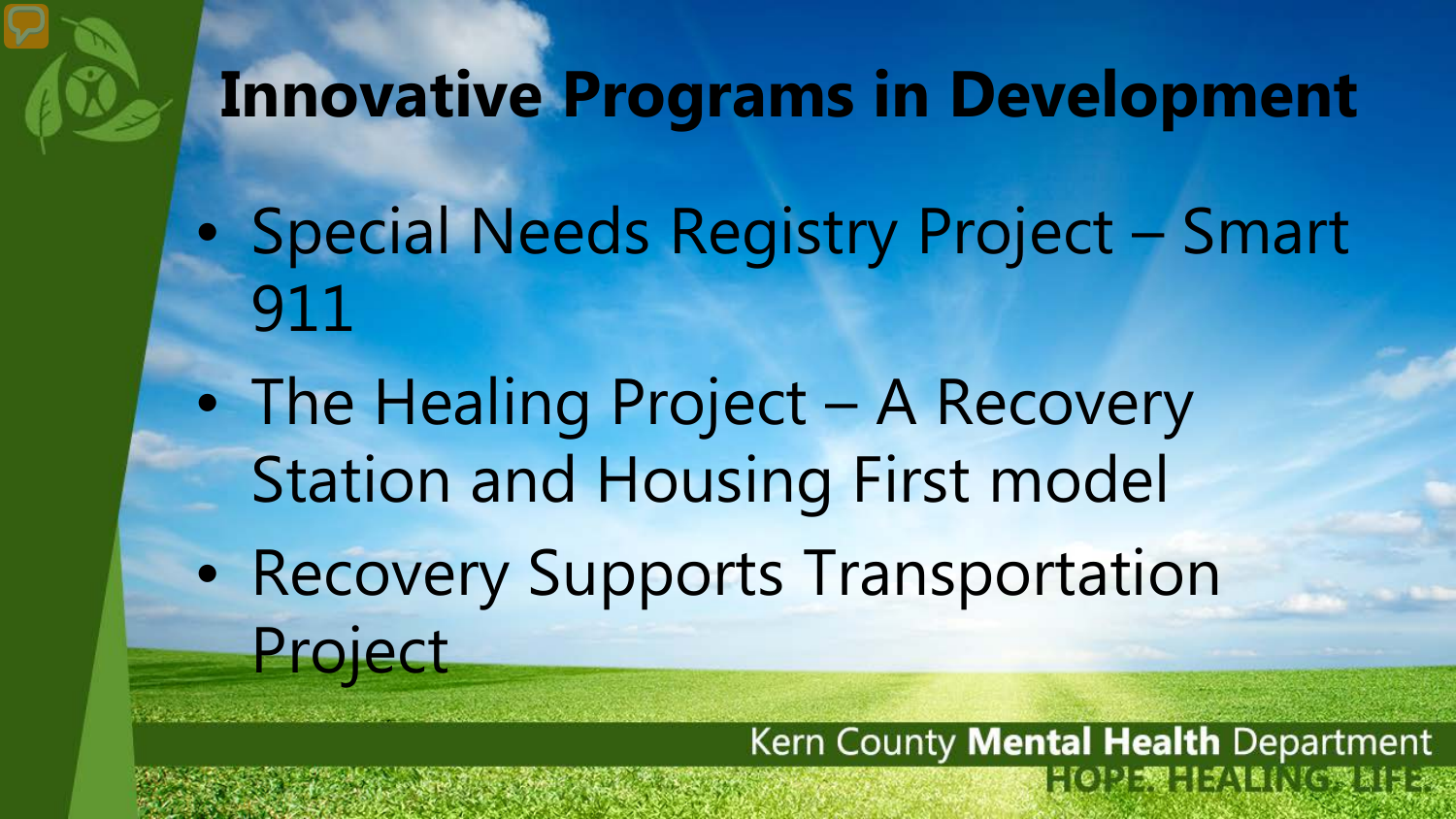### **Workforce Education and Training**

• Counties may dedicate up to 10 percent of CSS component funds to WET. Funds are dedicated to supporting and enhancing the following: – Training and Technical Assistance

– Internship Support Program

Kern County Mental Health Department  $|20:32001171600000134$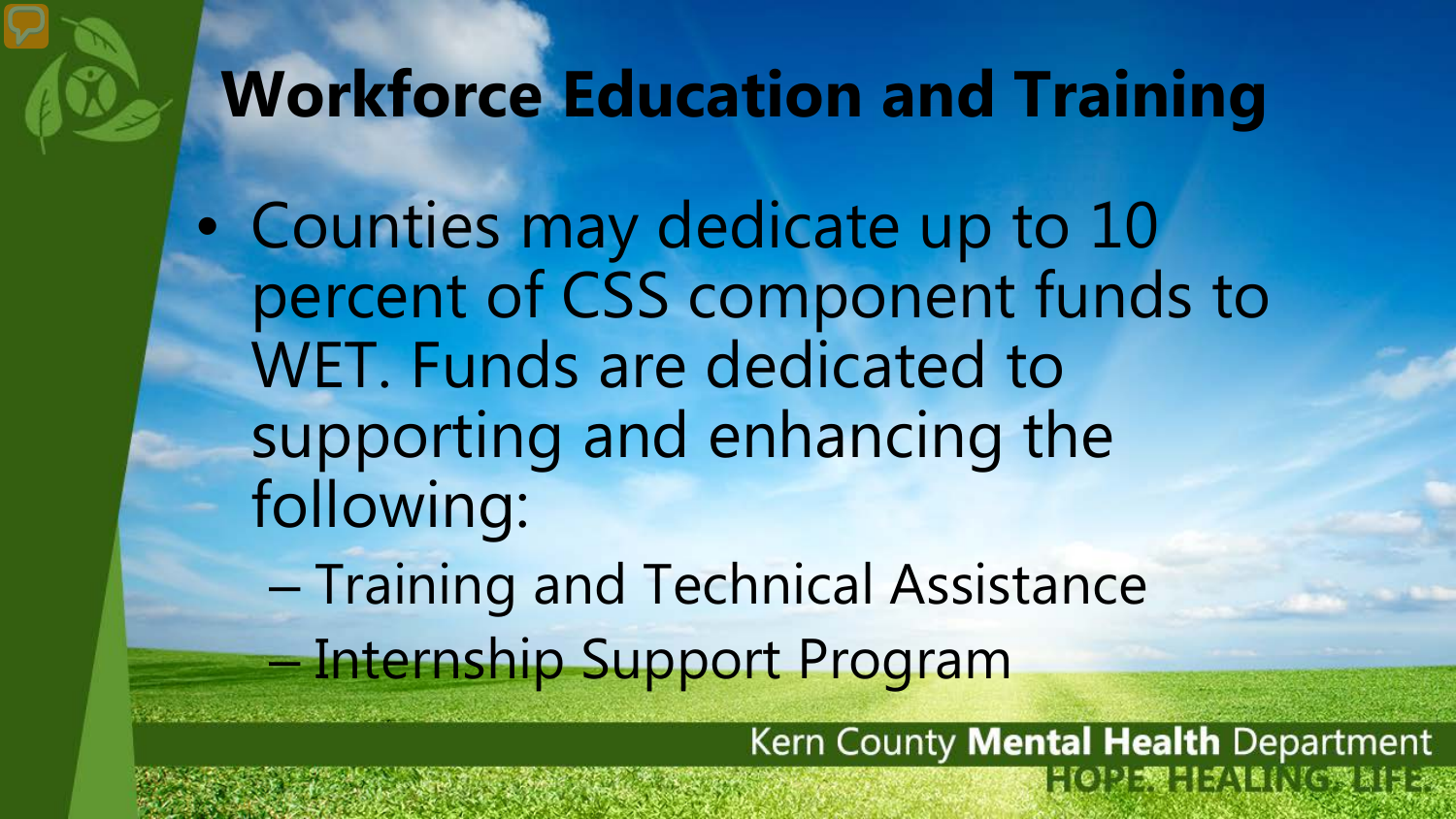### **Workforce Education and Training**

• State WET funds are utilized through the Office of Statewide Planning and Development (OSHPD) and Southern California Regional Partnership (SCRP) – Mental Health Loan Assumption Program – Mental Health Interpreter Training Series

> Kern County Mental Health Department **EQUELITANING RELEA**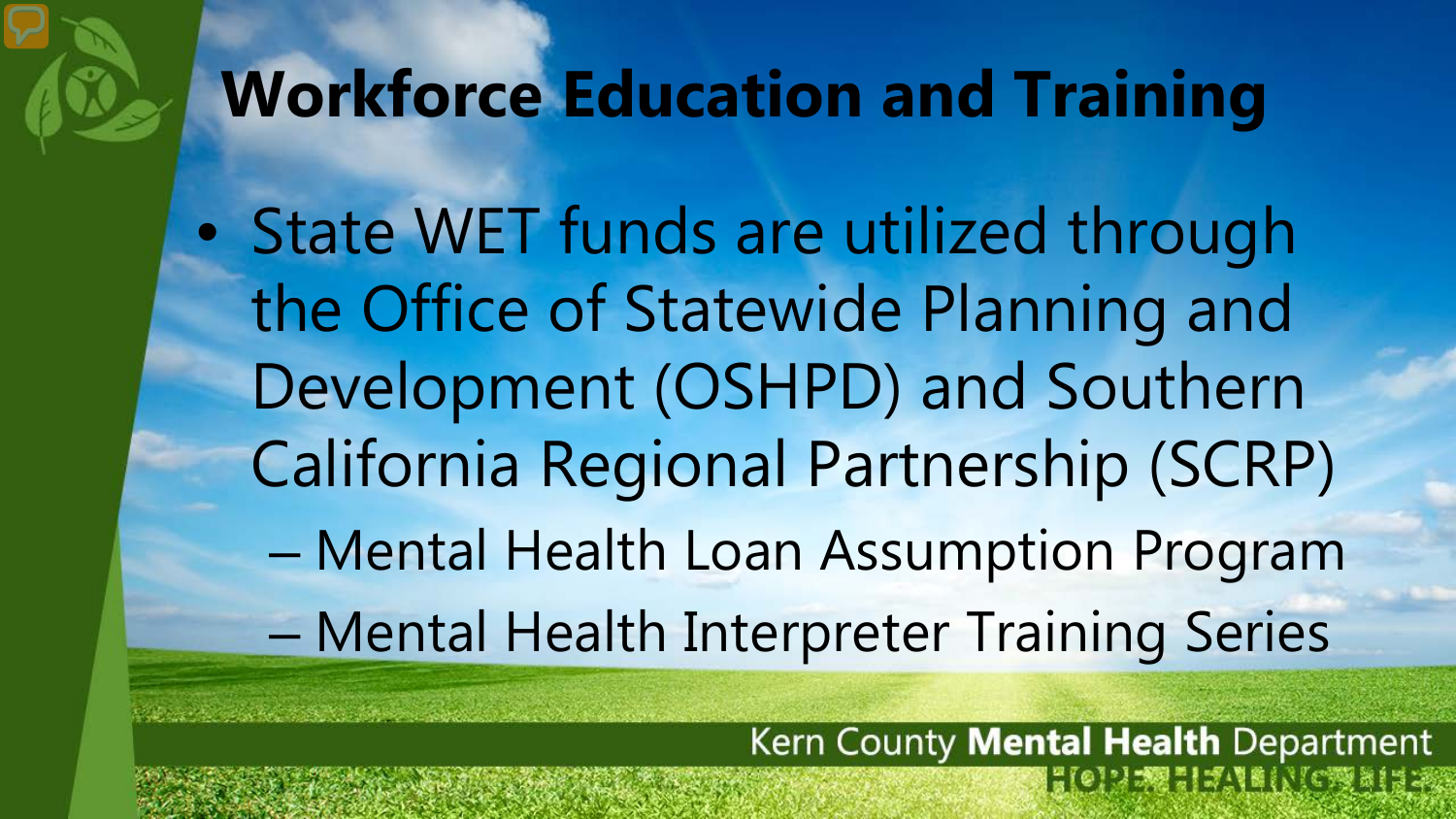### **Capital Facilities and Technology**

- Capital Facilities supports infrastructure by allowing the purchase, renovation, building, etc. for the purposes of providing MHSA services.
- Technological Needs includes updating or changing technological equipment or incorporation of electronic health records, etc. to support the County's mental health system.

Kern County Mental Health Department **HOMPET ANNIVERSINE**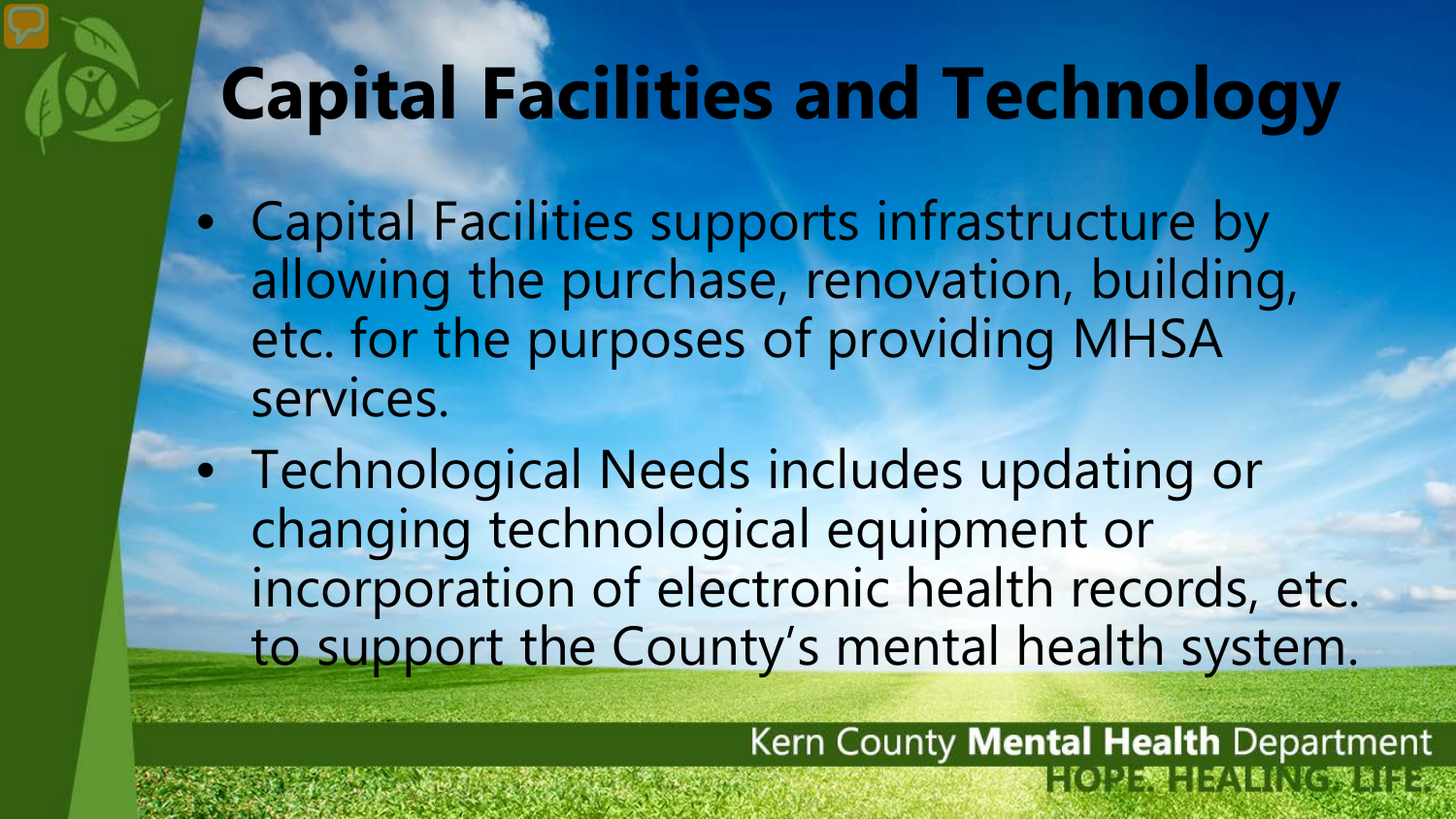# **Now that you're familiar with MHSA…** We want your feedback!

The Kern County Mental Health MHSA Annual Update 30-day Review will begin in October 2016. Continue for Stakeholder Opportunities..

> Kern County Mental Health Department  $|20:32001171600000134$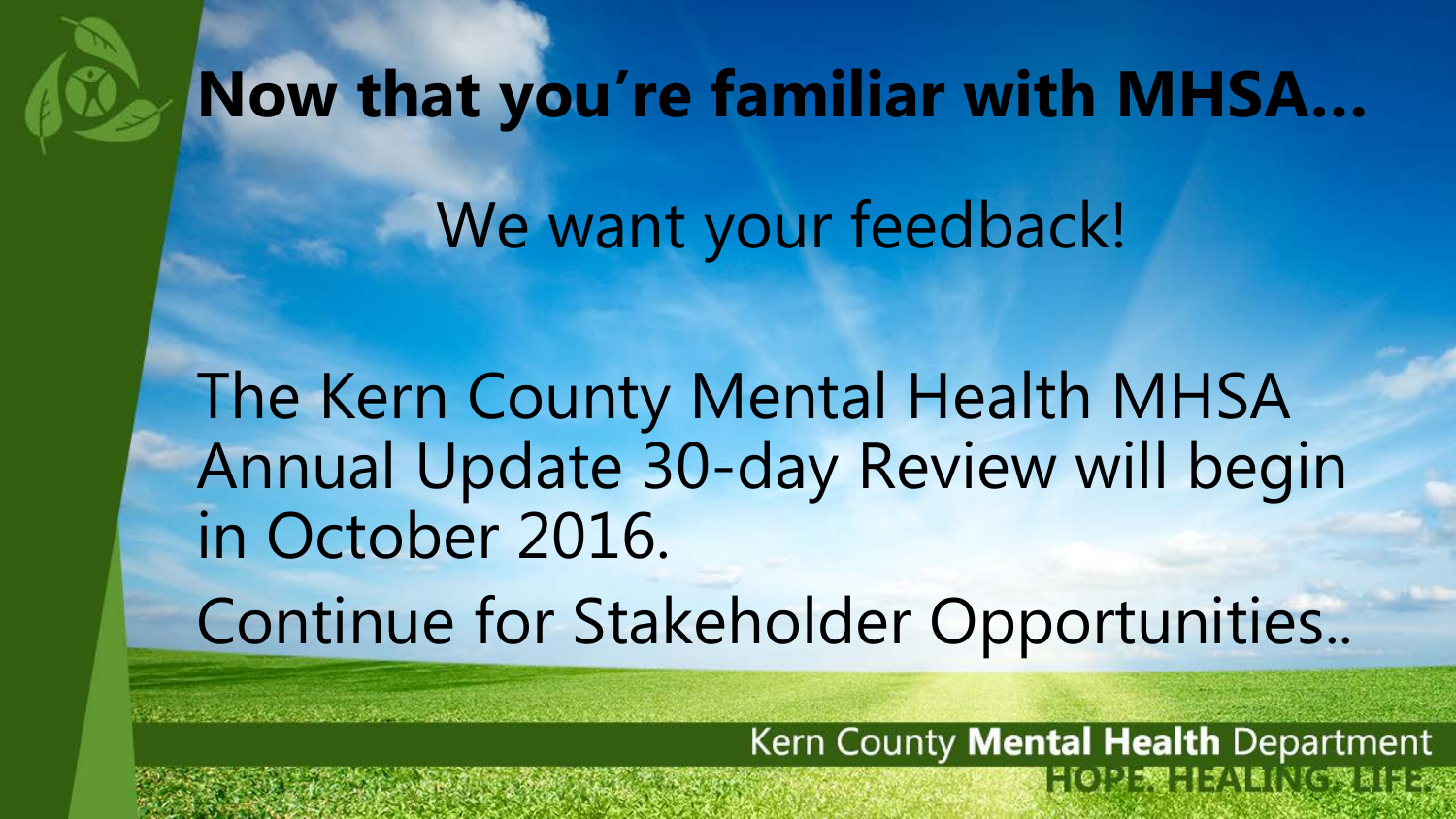## **Upcoming Stakeholder Meeting Opportunities**  • 10<sup>th</sup> Annual Recovery Conference

- Oct. 7, 9 a.m. 3 p.m., Marriott Hotel
- Wasco Community Collaborative
	- Oct. 13, 9 a.m., 1950 Palm Avenue
- KCMH Stakeholder Meeting – Oct. 14, 10 a.m., 2001 28th St. Bakersfield

Kern County Mental Health Department  $|T(0)| = \frac{1}{2} \frac{1}{2} \frac{1}{2} \frac{1}{2} \frac{1}{2} \frac{1}{2} \frac{1}{2} \frac{1}{2} \frac{1}{2} \frac{1}{2} \frac{1}{2} \frac{1}{2} \frac{1}{2} \frac{1}{2} \frac{1}{2} \frac{1}{2} \frac{1}{2} \frac{1}{2} \frac{1}{2} \frac{1}{2} \frac{1}{2} \frac{1}{2} \frac{1}{2} \frac{1}{2} \frac{1}{2} \frac{1}{2} \frac{1}{2} \frac{1}{2} \frac{1}{2} \frac{1}{2} \frac{1$